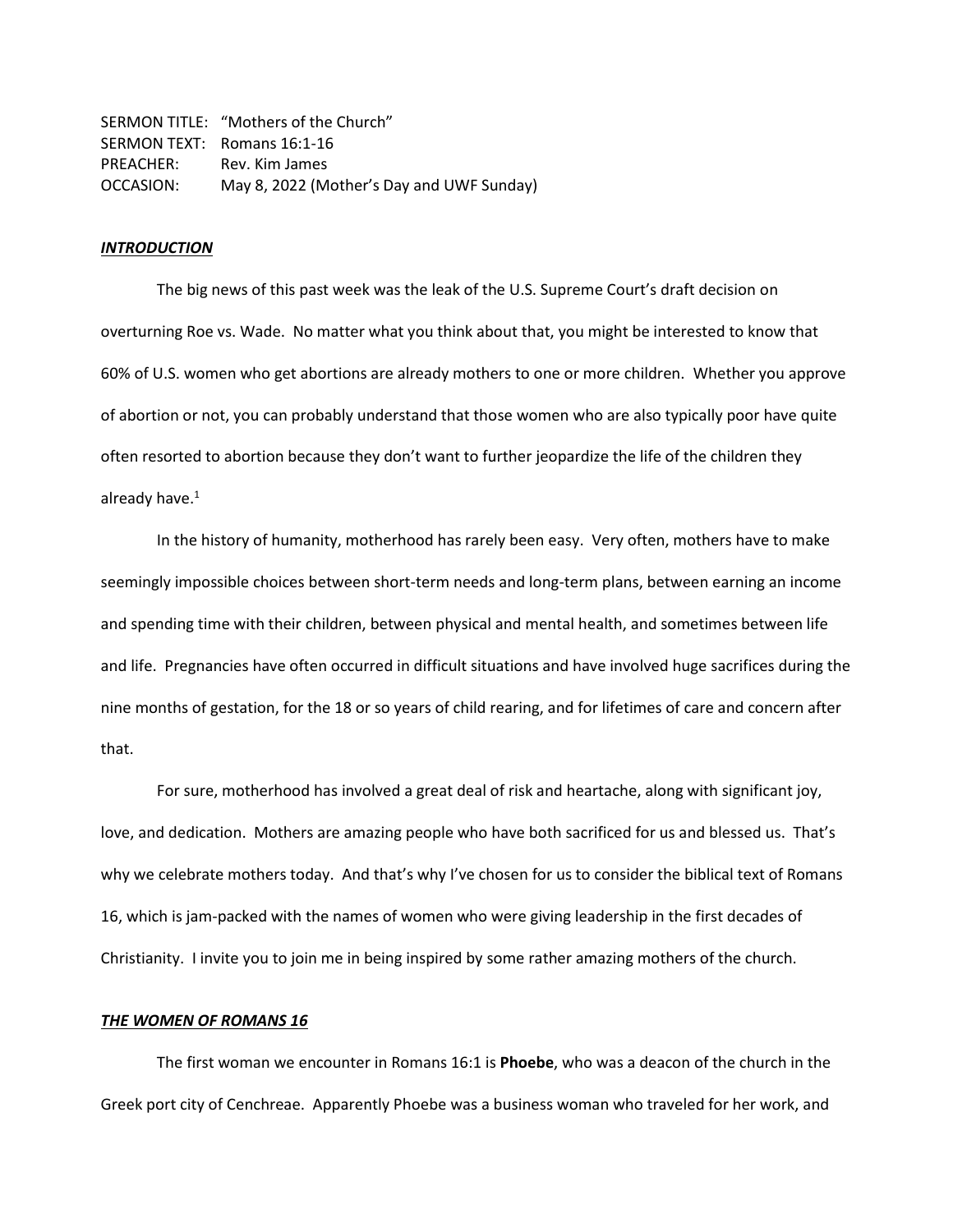she was with Paul where he was finishing up this letter. Paul was telling the Christians in Rome to welcome Phoebe and help her with whatever she would need. This implies that Paul was going to entrust his letter to Phoebe for her to take it to them. She was a leader in her local congregation, and she was an ambassador in Paul's regional ministry too. In case we might mistakenly think of her as merely a mail carrier, Paul describes Phoebe as a benefactor to many, including himself. That means Phoebe supported the Christian mission financially and initiated ministry through her significant social influence. Phoebe clearly was a mother who gave birth to the church.

If you're wondering why you don't remember hearing of Phoebe before, it could be because of the Bible translation you've been reading. In the New Revised Standard Version, Phoebe is clearly named as a "deacon." In other, more conservative translations, Phoebe's role in the church is downplayed to "servant" or "helper." But Bible scholars today, even ones from more patriarchal traditions, are starting to admit that "deacon" is the right word here. They also point out that, while there certainly were male deacons in the early church, the only deacon named in the New Testament was this woman Phoebe.

In verse three we are introduced to **Prisca** and Aquila, a wife and husband missionary team. Bible scholars point out to us that, four of the six times this pair is mentioned in Paul's letters, Prisca's name comes first. That ordering of names is unusual for that time in history, so it implies that Prisca (or Priscilla, as she is sometimes called) was the stronger leader of the two. Prisca and her husband were natives of Rome but had also done ministry in other cities of the Mediterranean region. As Paul indicates, the couple had "risked their necks for him," and, thus, he and others were grateful to them for their faithful work in Christ Jesus. Verse five informs us that Prisca and her husband were also the leaders of a small church that met in their house.

Verse six tells us about **Mary** who had "worked very hard among" the Christians in Rome. A person could work hard at hauling water, cooking food, washing clothes, or by telling the gospel story and inviting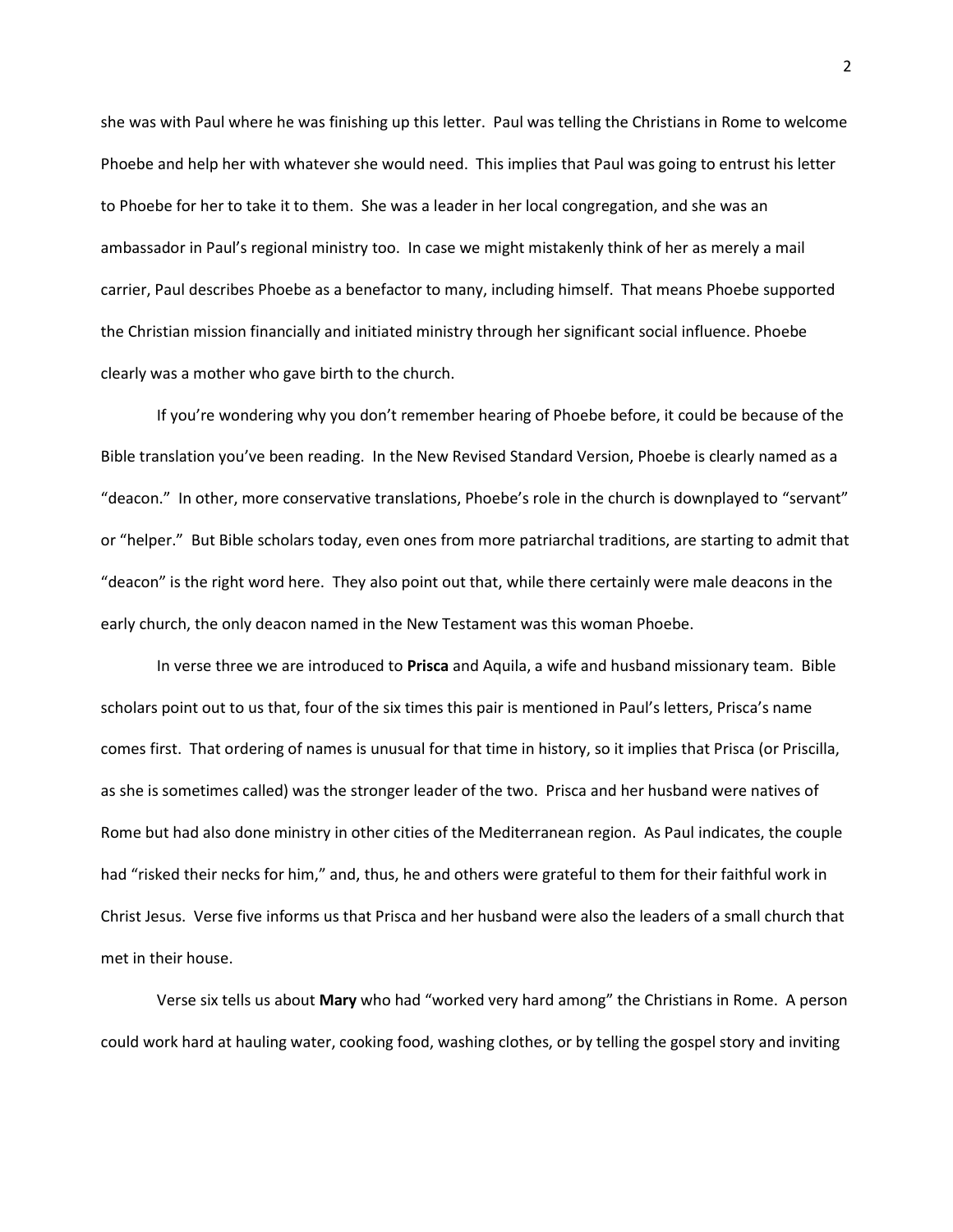others to salvation through Jesus. Whatever Mary's hard labors were, she definitely was a mother of the church who had advanced the ministry of Jesus Christ.

In verse seven, we're introduced to Andronicas and **Junia**. In previous times and in moreconservative Bible translations, Junia was misinterpreted to be a man. Traditionalists couldn't imagine that Paul would write these things about a woman, so they actually changed the spelling of her name to make it the masculine form. But today, Bible scholars know that Junia was a woman, and probably the wife of Andronicas. Paul explains that these two were his relatives and were in prison with him. They were "prominent among the apostles," and they were believers in Christ before Paul was. Wife Junia wasn't on the sidelines while her prominent husband was imprisoned. No, she too was "prominent among the apostles," and Junia also suffered imprisonment for her leadership in the Christian movement. The fact that Junia and her husband were in-Christ-before-Paul implies that this mother of the church may have even had a role in persuading Paul to become a follower of Jesus.

In verse 12, we read about **Tryphaena** and **Tryphosa** who were also described as "workers in the Lord." These two women could have been sisters or friends. In that same verse, Paul speaks of **Persis**, another woman who had "worked hard in the Lord." Again, we don't know if these hardworking women were teaching and preaching, organizing gatherings, or shopping for groceries—but whatever they were doing—through their labors, these mothers of the church nurtured and developed the Christian congregations in Rome.

In verse 13, Paul asks the Roman Christians to greet **Rufus' mother** who had been like a mother to Paul also. No doubt that mother of the church served her family and Christian friends through hospitality in her home that involved cooking and cleaning. But she probably also helped sing the hymns of worship and taught the children and others the stories of Jesus.

In verse 15, Paul lifts up two more women, **Julia** and the **sister of Nereus**. Some Bible scholars speculate that Nereus and his sister might have been the grown, or nearly-grown children of Julia and her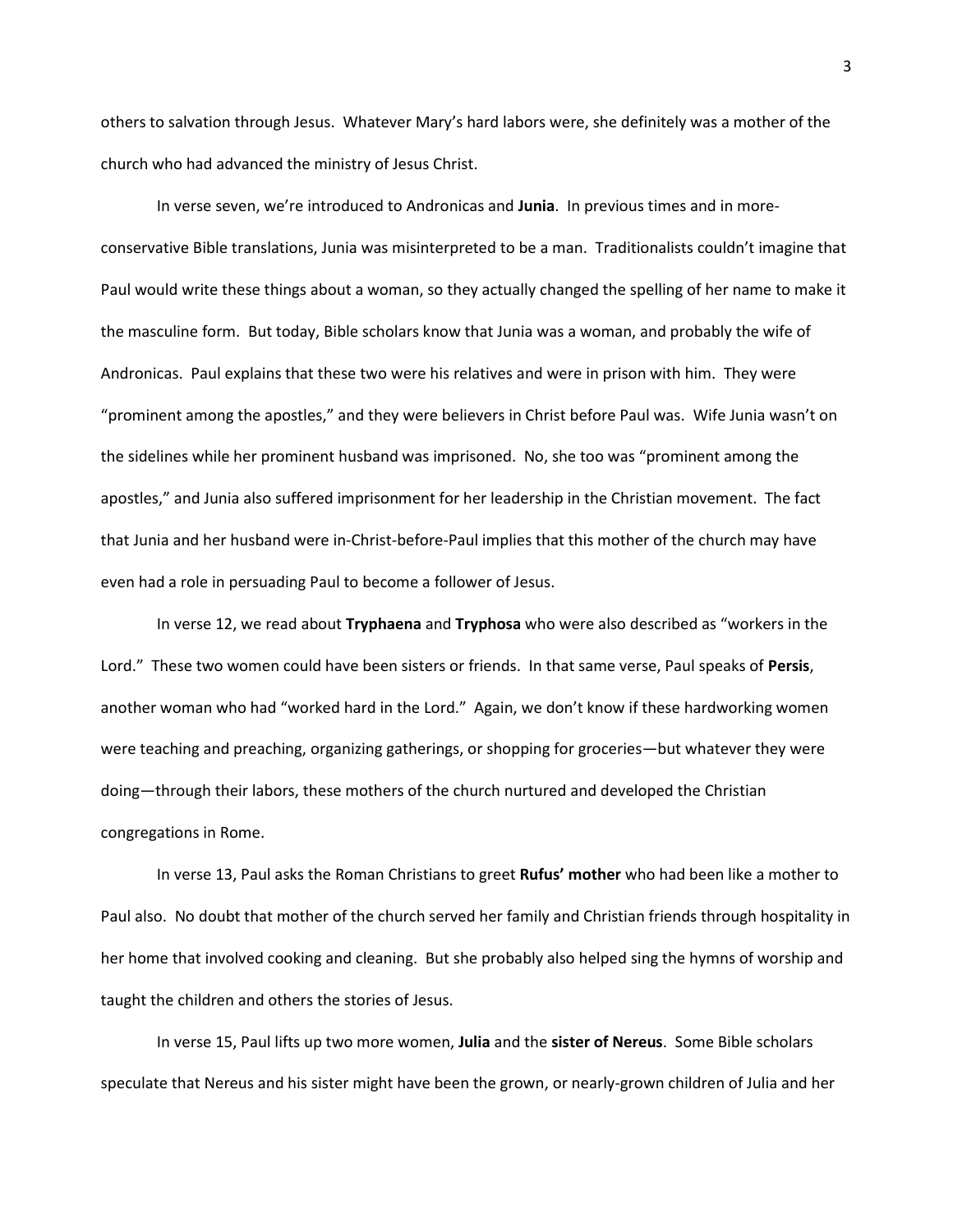husband Philologus and that they, together as a family, hosted a small congregation of Christians in their home. If so, Julia and her daughter would have been leaders in their house church, doing all the things necessary to make worship happen and causing faith to grow.

Ladies and gentlemen, I hope you are getting the point. In the earliest decades of Christianity, there were lots of women who were playing leading roles in the church. They were organizing congregations in their houses and communities, and they were sharing faith in distant cities. They were early believers who brought others into salvation through Jesus Christ. Through their witness and hospitality, they helped convert the great missionary Paul, and they encouraged and supported his ministry throughout the Mediterranean region. Two thousand years' worth of Christianity is the result of their dedication and service. Thank goodness they weren't shrinking violets! These women who worked hard as co-laborers with Paul and as a prominent apostle were the mothers who gave birth to the church.

## *MOTHERS OF THE CHURCH TODAY*

Of course, such recognition of the past clearly leads us to acknowledge the women who are mothers of the church today. Among us in our First United Methodist congregation are women who are giving leadership as greeters, ushers, liturgists, song leaders, and even as the preacher. We have women who are mothers of the church by offering faithful prayers for the sick, by sending cards to shut-ins, by teaching classes, by leading United Women in Faith meetings, and by leading and serving on our many church committees. We also have mothers of the church who serve Christ through their jobs in the community, where they labor with expertise, diligence, and ethics. And we have mothers of the church who nurture their own families and provide a Christian witness to children, grandchildren, and great grandchildren.

Maybe there's another lesson we can learn from Paul's list of mothers of the church. He doesn't spell it out here in Romans 16, but—throughout his entire letter to the Romans—Paul is making the case that Jewish and Gentile Christians need to get along with each other. In chapter after chapter, Paul makes